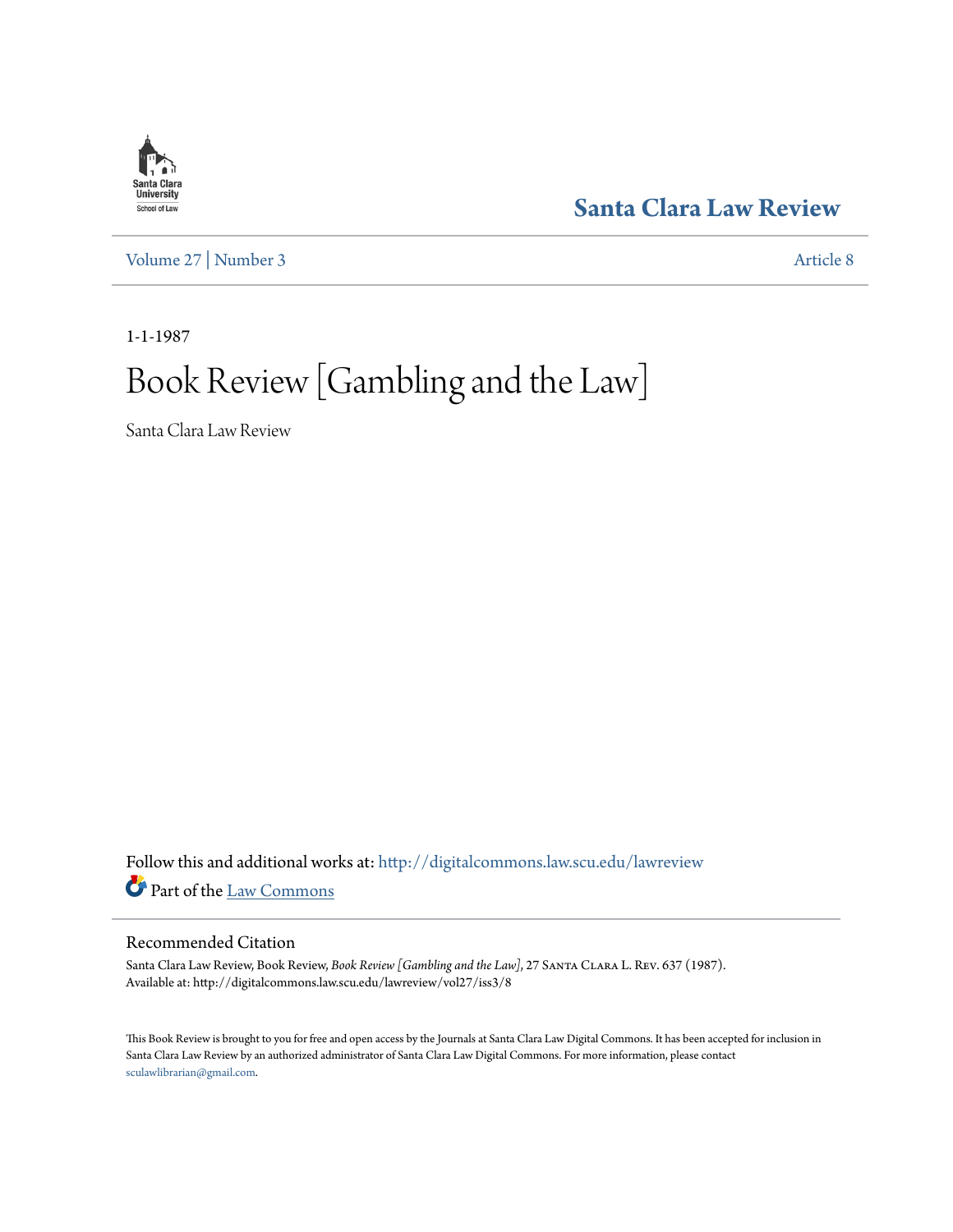**GAMBLING AND** THE LAW, **by** I. Nelson Rose. Hollywood, **CA:** Gambling Times Incorporated. **1986. Pp.** xvii **+ 308.** Hard Cover. **\$19.95.**

## *Reviewed by* **Richard Gruner\***

Legalized gambling has grown dramatically in recent decades.<sup>1</sup> Legal gambling now thrives in such diverse settings as licensed casinos, state lotteries, off-track betting establishments, commercial card clubs and bingo parlors on Indian reservations. In 1984, gamblers' losses in commercial gambling establishments (and, hence, the gross income of those establishments from gambling activities) totaled **\$13.6** billion, a **600%** increase during the previous **11** years." Obvi-

Millions of other players bet on the lotteries sponsored **by** a growing number of states. In 1964, New Hampshire voters adopted the first state lottery of this century. Today, 22 states operate lotteries and another 24 states are considering adopting one. *Insight,* March **17,** 1986, at 6-8.

Other forms of commercial gambling are also expanding. Nine states have authorized commercial card rooms, while five states permit betting on jai alai games. Indian-operated bingo parlors (some offering jackpots as large as **\$50,000)** are open in at least five states. Parimutuel betting, having already experienced a growth spurt in the 1930's and 1940's, has continued to prosper. Thirty-three states now permit horse race gambling, with 22 of them allowing betting away from the race site. *See* ROSE, *supra,* at 3-4.

2. RosE, *supra* note 1, at 6. Significant portions of these revenues were realized in the following industry segments: casinos **- \$5.0** billion; state lotteries **-** \$4.1 billion; parimutuel betting **- \$3.0** billion;, charity bingo **- \$818** million; other charity gambling **- \$53** million. *Gambling and Wagering Business,* July, **1985,** at 24 **&** August, **1985,** at **1.**

Viewed either as the gross income of a thriving industry or as the economic losses suffered **by** gamblers, these sums demonstrate the current social importance of legalized gambling.

**<sup>©</sup>** 1987 **by** Richard Gruner

**<sup>\*</sup>** Associate Dean and Associate Professor of Law, Whittier College School of Law; B.S., 1975, California Institute of Technology; **J.D.,** 1978, University of Southern California Law Center; LL.M., 1982, Columbia University School of Law.

<sup>1.</sup> This growth can be measured in a variety of ways. Millions of players today participate in gambling activities that were illegal only a few years ago. For example, in Atlantic City, New Jersey, where no casinos existed until 1978, **384,358** bus trips delivered 12.2 million players to casinos in 1984. **I. NELSON ROSE, GAMBLING AND THE LAW** 7 **(1986)** [hereinafter ROsE].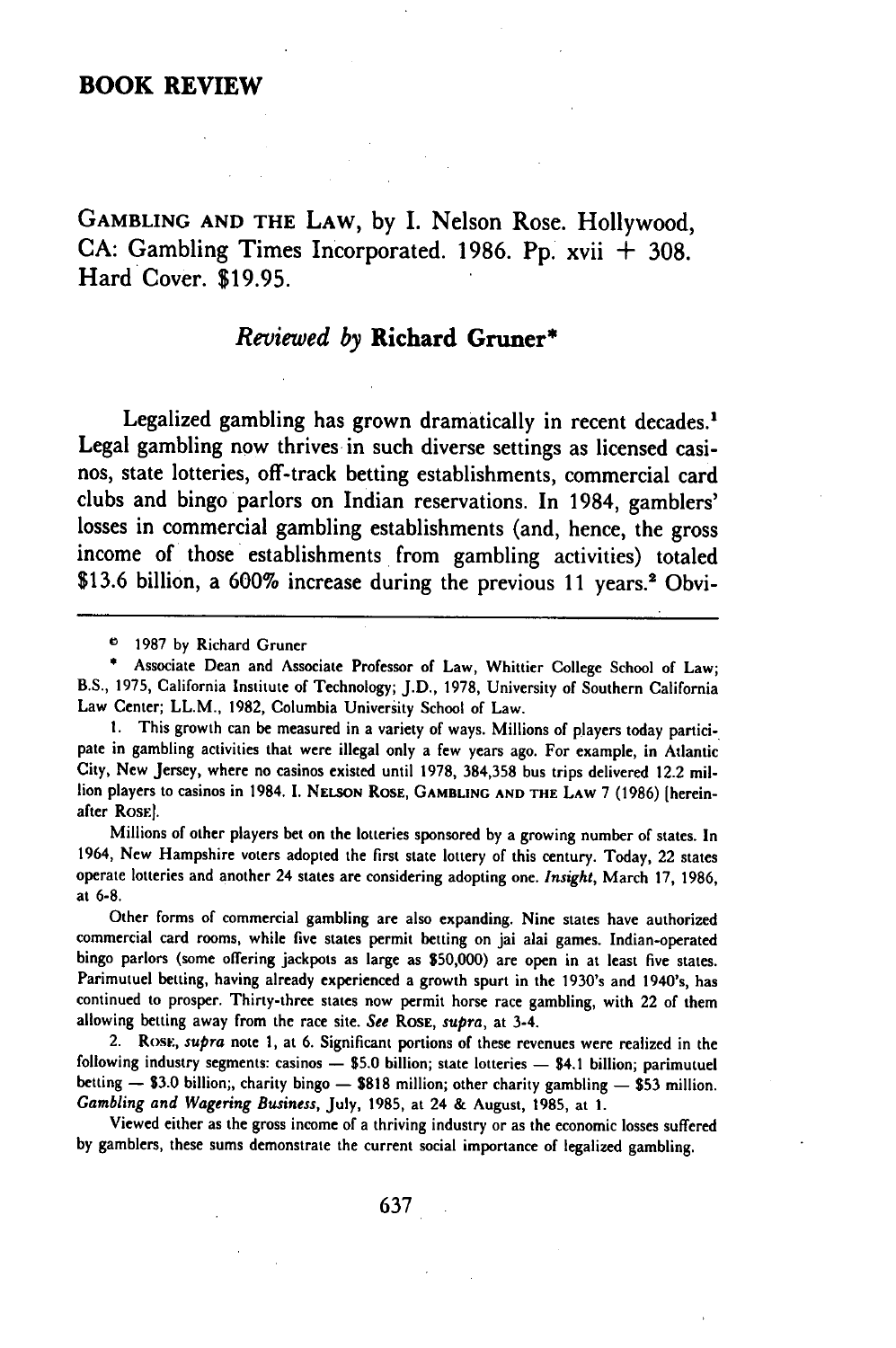ously, the total amounts bet in these establishments were much greater.<sup>3</sup>

The growth of legalized gambling has prompted development of a new body of gambling law. In a number of states, recently adopted constitutional, statutory and regulatory provisions have expanded the scope of legal gambling activities.<sup>4</sup> In addition, traditional legal standards in fields such as contract and constitutional law have been newly interpreted to resolve special issues raised **by** gambling-related disputes.<sup>5</sup>

*Gambling and the Law6* **by** Professor **I.** Nelson Rose is the first comprehensive survey of this new body of gambling law.7 Rose treats

Overall, one estimate places the total amount bet on legal gambling in the United States during 1984 at \$147 billion. See Gambling & Wagering Business, July, **1985,** at 24 **&** August, **1985,** at **1.**

4. In many instances, limited forms of gambling have been legalized **by** making small amendments to comprehensive gambling prohibitions previously adopted. For example, the California Constitution has for many years prohibited the legislature from authorizing lotteries. This prohibition has been softened by three constitutional amendments: first, to allow horse race betting, second, to allow charity bingo, and third, to establish the California State lottery. See CAL. CONST. art. IV, § **19.**

5. One clear example of this common law process at work involves the judicial development of special standards for the enforceability of gambling debts. In many states (including, surprisingly, Nevada), courts have refused to enforce contracts involving gambling debts on the ground that such enforcement would be against public policy. See, e.g., Dennis v. Weaver, **103** Ga. **App. 829,** 121 **S.E.2d 190 (1961);** Corbin v. O'Keefe, **87** Nev. **189,** 484 **P.2d 566 (1971).** However, as the clarity of public policy against gambling diminishes with the legalization of certain types of gambling such as lotteries or charity bingo, courts are having more difficultly determining if gambling debts are enforceable. *See,* e.g., Caribe Hilton Hotel v. Toland, **63 N.J. 301, 307 A.2d 85 (1973).**

6. **ROSE,** *supra* note **1.**

**7. A** number of prior works have addressed aspects of gambling law. For a wide ranging examination of gambling law policy and proposals for improvement of gambling laws, see **COMM'N ON THE REVIEW OF THE NAT'L POLICY TOWARD GAMBLING, GAMBLING IN** AMERICA **(1976).** The **history of gambling law is reviewed in U.S.** Dept. of Justice, **NAT'L INST. OF LAW ENFORCEMENT AND CRIMINAL JUSTICE, LAW ENFORCEMENT ASSISTANCE ADMIN., U.S. DEP'T OF JUSTICE,** The Development of the Law of Gambling **1776-1976 (1977);** Blakey & Kurland, The Development of the Federal Law of Gambling, 63 **CORNELL** L. **REV. 923 (1978).** The regulation of casino gambling is analyzed in **J. GOODWIN, GAM-BLING CONTROL LAW (1985); J. SKOLNICK, HOUSE OF CARDS (1978)** [hereinafter **SKOL-NICK];** Rose, The Legalization and Control of Casino Gambling, **FORDHAM URBAN** L.J. 245 **(1979).** The leading work on the influence of organized crime on gambling enterprises is R. **KING, GAMBLING AND ORGANIZED CRIME (1969). A** variety of gambling law issues are addressed in New Jersey Casino Gaming Symposium, 6 **SETON HAL.L** L. **J. 1 (1982);** Symposium: Legal Aspects of Public Gaming, 12 **CONN.** L. **REV. 661 (1980).**

**<sup>3.</sup>** The amount of play per dollar lost to the house varies with the type of gambling involved. For example, at Atlantic City blackjack tables, players purchased **\$6.21** worth of chips for each dollar lost to the house in 1984. **By** contrast, the corresponding figure for nickel slot machines was **\$6.90** bet per dollar lost. These figures are simply the inverse of the casino "win" percentages of **16.1%** and 14.5% for these **two** games. See Casino Chronicles, Feb. 4, **11, 19, &** March 4, **1985.**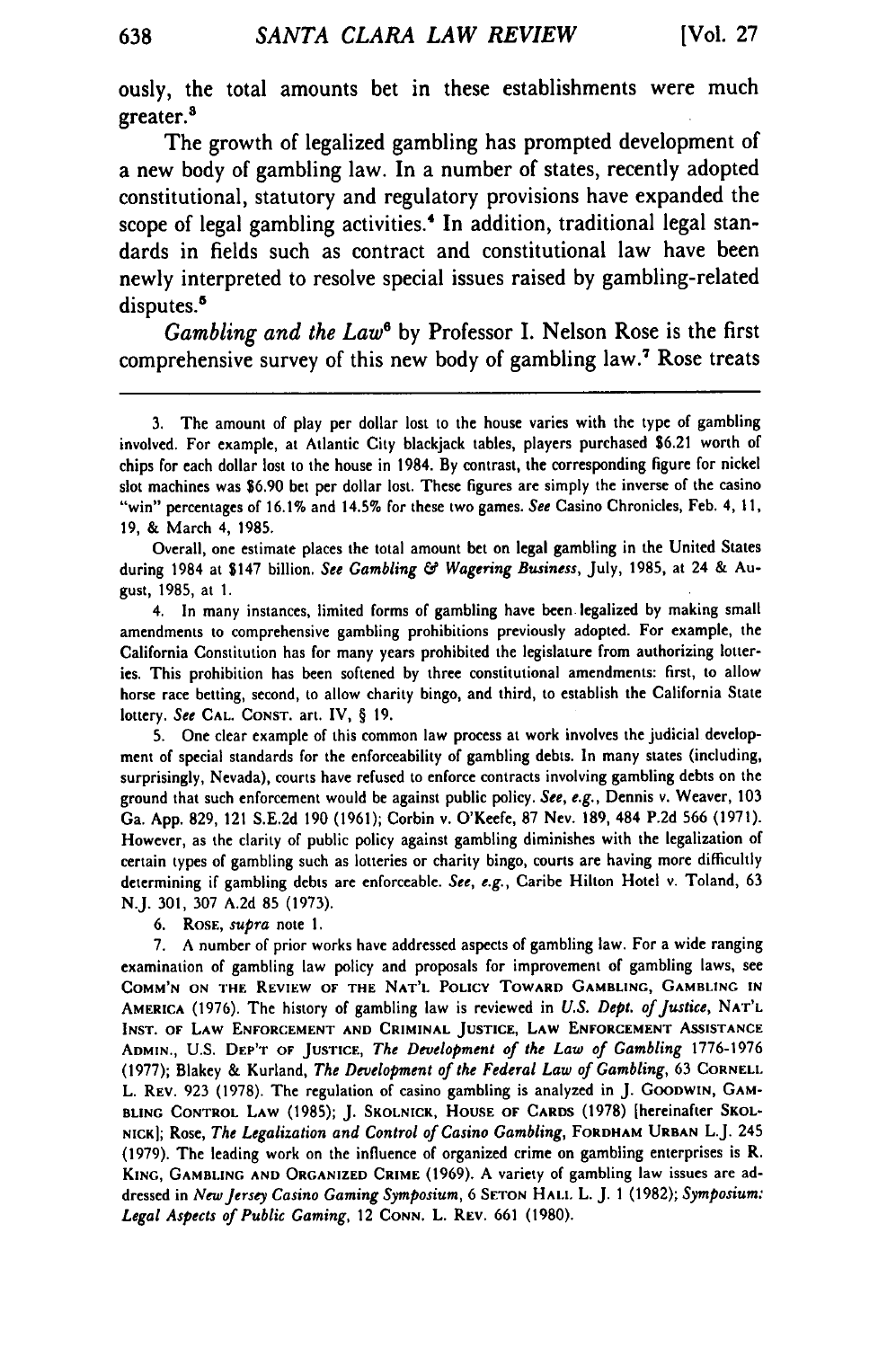**19871** *BOOK REVIEW*

gambling law as a distinct regulatory field, involving legal issues that are not only technically complex, but philosophically distinct from those in other legal areas.<sup>8</sup> In describing the new legal and social issues surrounding legalized gambling, Rose has produced a remarkably readable text that will be of great interest to judges, lawyers and officials applying gambling laws, as well as to any person concerned about governmental control over gambling.

### I. **THE NEED TO STUDY GAMBLING LAW**

The significance of Rose's work turns in part on the importance of gambling law itself. Greater attention to gambling law seems justified for several reasons. First, as previously mentioned, commercial gambling enterprises have attained enormous economic significance as service providers, as employers and as businesses.<sup>9</sup> Second, large scale gambling operations involve opportunities for massive fraud or theft due to the handling of large quantities of cash in those operations."0 Third, even where gambling activities are legal, they may be

When a deviant social activity, formerly outlawed because it was regarded as immoral, becomes legal, however restricted, does it lose its stigma through legalization? Is the ill repute of the activity reduced **by** its association with legal authorities who have declared it to be within the realm of acceptable conduct? Or, does the moral obloquy attaching to the activity discredit the legalizers? The movement to decriminalize deviance thus carries in its weight two associated sets of problems: the problem of how to develop and organize legal institutions to assess, define, and manage the economics of an ill-reputed activity through the use of state power; and the problem of how to insulate the controllers from the stigma associated with the activity.

SKOLNICK, *supra* note **7,** at **31.**

**9.** Ironically, the spectacular initial success of many gambling enterprises may ultimately lead to their demise. Professor Rose points out that when a new form of gambling is legalized, initial player enthusiasm and limited industry competition often produce impressive net proceeds. These proceeds attract competition from other states or establishments for subsequent gaming dollars. Once the novelty wears off and more entities attempt to promote gambling with diminishing success, net proceeds necessarily drop. Several state lotteries and licensed gambling establishments have experienced this revenue drop. See **ROSE,** *supra* note **1,** at **13-17.**

**10.** Gambling enterprises offer many opportunities for hidden "skimming" of funds, both in gambling activities themselves and in the distribution of enterprise profits. An official with New Jersey Casino Control Commission gave the following description of the risks of theft in casino operations and the corresponding problems of internal casino financial control:

Unlike other enterprises, two elements join to make the effective control of a casino's internal operation problematical and complex. First, a casino contains a vast amount of liquid assets in the form of cash and gaming chips which are very attractive and susceptible to misappropriation. Second, these liquid assets remain uncounted and unrecorded as the gaming activity takes place. Casinos

**<sup>8.</sup>** One leading analyst has summarized the unusual philosophical dilemmas underlying gambling law as follows: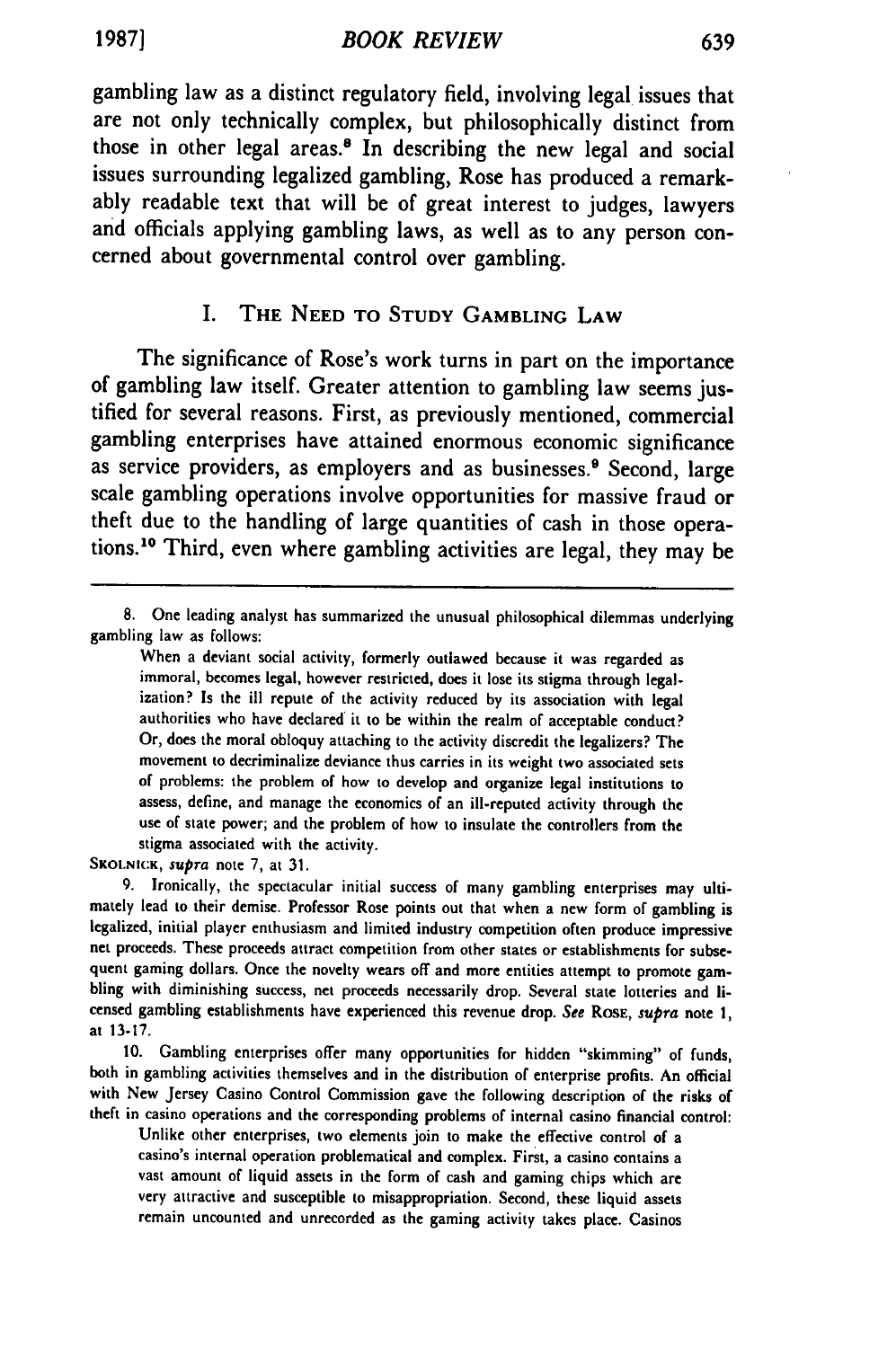used to hide other illegal behavior by providing a ready means to conceal or "launder" criminal gains.<sup>11</sup> Fourth, because typically involves plenary regulatory powers, [gambling industry regulation] often constitutes a valuable laboratory for testing the effectiveness of novel regulatory techniques.<sup>12</sup> Finally, gambling-based disputes raise tough questions about how legal standards applicable to normal social activities should be modified when applied to morally disfavored activities like gambling.<sup>18</sup>

Given such substantial reasons to study gambling law, why have so few legal scholars examined this field?<sup>14</sup> Undoubtedly, much

are unique because millions of dollars are continually changing hands among thousands of people on the casino floor without any record being made of how much money is exchanged, how many people are involved, or who those individuals are. . **.** . It is this peculiarity that makes a casino especially vulnerable and creates substantial problems in accurately accounting for a casino's revenue, in effectively auditing casino operations, and in detecting and preventing theft **by** casino management, employees, and patrons.

Santaniello, *Casino Gambling: The Elements Of Effective Control,* 6 **SETON** HALL L. J. **23,** 23-24 **(1982).** *See also* **SKOLNICK,** *supra* **note 7, at 67-83, 127-32.**

**11.** Businesses with high cash flows like gambling casinos are attractive objects of organized crime control:

Certain legitimate business are of interest to organized crime groups and individuals. . **.** . [Blusiness enterprises heretofore selected **by** organized crime have been so targeted because of the ability to funnel funds (i.e., launder illegally obtained money) through such largely cash businesses. In addition, organized crime members can obtain an air of respectability and employability through such legitimate employment and also obtain thereby a means of reporting a portion of their illegally derived income for tax purposes.

**D. HERBET** & **H. TRITT, CORPORATIONS OF CORRUPTION 56** (1984).

12. Casino regulation can serve a variety of purposes, including "preventing corruption in all its forms, assuring the competence of **key** casino operatives, maintaining the flow of tax dollars and encouraging other revenue raising and economic growth while limiting adverse side effects and expanding the options available to citizens **.. "** Rose, *The Legalization and Control of Casino Gambling,* **8 FORDHAM URBAN** L.J. 245, **267-68 (1980).** Regulatory techniques furthering these goals will be of interest to regulators having similar aims in other fields.

As an example of gambling regulation as a testing ground, the author has previously examined the merits of executive disqualification as a corporate control technique based on the experience of the New Jersey Casino Control Commission in applying this technique for corporate casino licensing. *See* Gruner, *Banished From the Boardwalk. The Control of Corporate* **Casino Operations Through Executive Disqualification, 16 RUTGERS L.J. 759 (1985).** 

**13.** The answers to these questions are significant in other legal areas which, like government control of gambling, involve legal regulation of morally controversial activities. Gambling law shares many similarities with legal standards in areas like liquor control or marijuana possession where behavior formerly outlawed as "immoral" has been legalized. For a summary of the issues raised **by** this "legalization of deviance," see **SKOLNICK,** *supra* note **7,** at 24-32.

14. While formal scholarship in this field is still rare, there are clear signs of growing interest in gambling law among legal academics and practitioners. The high level of interest in this field is reflected in the success of the six National Conferences on Gambling and Risk

640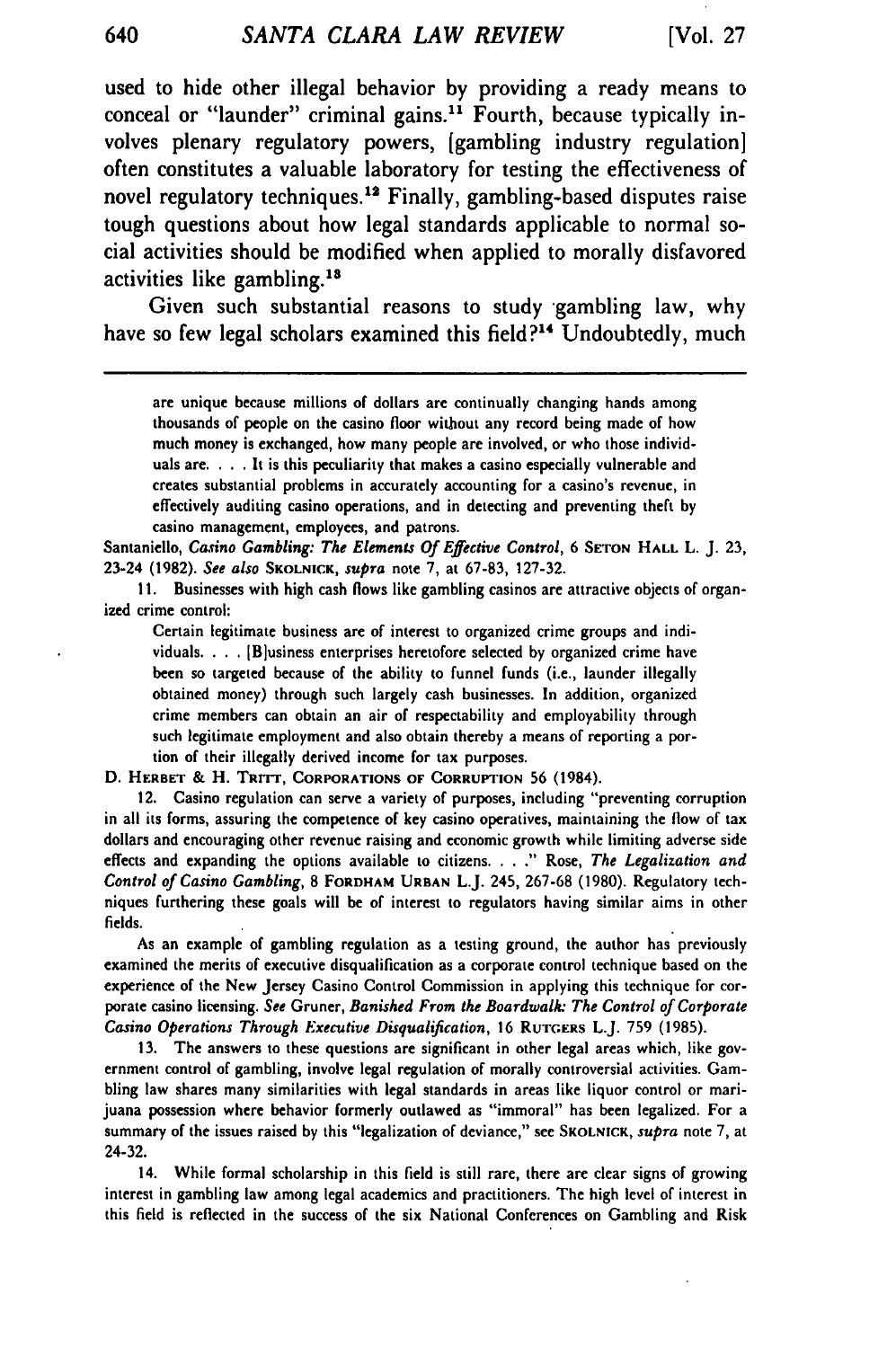of this neglect arose during the long period of economic insignificance of legalized gambling between the widespread lottery scandals of the 1890's and the renewed interest in state sanctioned gambling in the 1960's. The lack of attention may also have stemmed from the complexities of gambling itself - that is, the need to fully understand gambling techniques before being able to effectively study legal control of those techniques.<sup>15</sup>

Another possible reason for the paucity of gambling law studies is the multiplicity of legal disciplines in which gambling problems may arise. In any given substantive area, gambling-related disputes may form but a small fraction of legal controversies and, therefore, appear not to merit extensive study. Only by taking a broader view encompassing a variety of substantive fields can an observer appreciate the factual and philosophical similarities that justify a coordinated study. Yet, the need for at least some expertise in each of the applicable substantive fields limits the number of persons who can successfully undertake this study.

## II. **THE** MORAL **ENVIRONMENT**

The moral disrepute of gambling among large segments of the public has played a key role in shaping the resolution of gambling law controversies by courts, legislatures, and regulatory agencies.<sup>16</sup> Gambling has often been described as an example of social pathology, 17 but there is little agreement about why gambling is immoral. For some, the evil of gambling lies in its misleading promise of easy money that distracts persons from more productive endeavors.<sup>18</sup> To

Taking held to date, in the organization of the International Association of Gaming Attorneys in **1980,** and in the more recent formation of a Gaming Law Committee in the American Bar Association's General Practice Section. *See* RosE, *supra* note 1, at 294, 297.

<sup>15.</sup> For example, one on-going legal dispute in California turns on whether "Texas hold'em poker" is a form of "stud-horse poker" and, hence, prohibited under California statutes. The resolution of this dispute clearly turns on substantial technical knowledge of the characteristics of these obscure poker variants. *See* ROSE, *supra,* note **1,** at 33-42.

<sup>16.</sup> Of course, public moral attitudes are influenced by actions of the state, as well as the reverse. The legalization of various forms of gambling may make gambling newly "respectable," particularly where the state itself HAM **URBAN** L.J. 245, 264-65 (1980).

<sup>17.</sup> One leading legal commentator to so characterize gambling was Jeremy Bentham, who felt that gambling was pathologic because it had a tendency to reduce gambler's net hap piness. *See* J. **BENTHAM,** THE THEORY OF **LEGISLATION,** 102-06 (1876).

<sup>18.</sup> Even where gambling is legal, its inconsistency with the puritan work ethic may lead to regulatory restrictions. For example, the British Gaming Board sets limits on the amount that can be won in bingo games because the board believes there is something indecent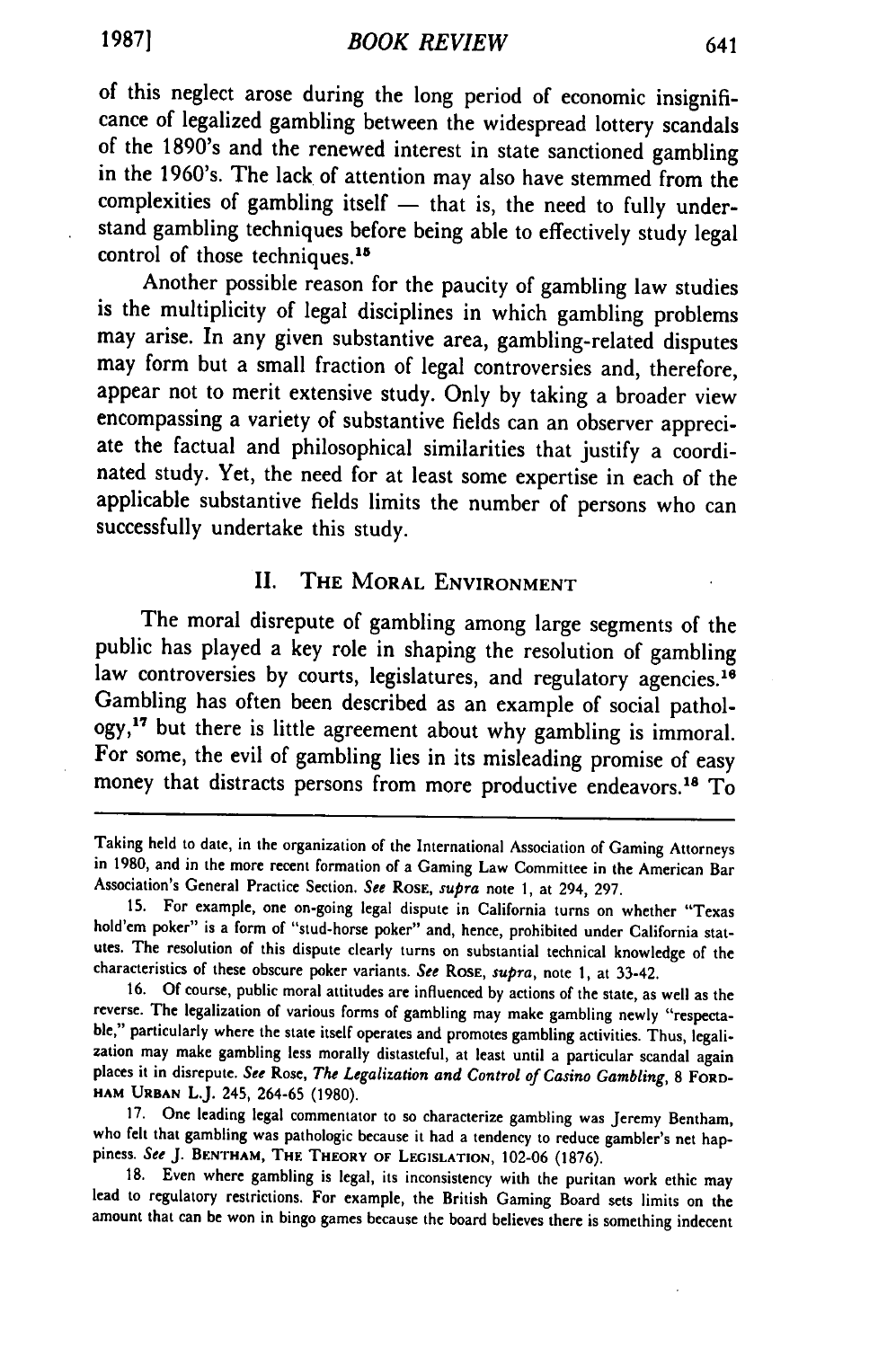others, gambling is pathological because it sometimes becomes compulsive, displacing all other life activities.<sup>19</sup> Yet others complain of gambling activities (particularly lotteries) because they promote negative income distribution **-** i.e., since the poor participate at higher rates, their economic well being is reduced far more **by** gambling than that of the rich.<sup>20</sup> Still further objections revolve around the unsavory types of persons, **-** organized crime figures, prostitutes, thieves and other criminals - reputedly associated with gambling establishments.<sup>31</sup>

Upon further examination, the immorality of gambling seems less clear. Arguably, gambling is the counterpart of insurance, with **2** the payoff occurring upon a "win" rather than a "casualty **loss."' "**

Ironically, gambling may be equally inconsistent with Marxist ethics, since it can serve as an "opiate of the masses," distracting workers from the struggles against class oppression. *See* Halliday **&** Fuller, *Gambling: A Secular "Religion" for the Obsessional Neurotic,* The Psychology of Gambling 1 (Halliday & Fuller eds. 1974); **SKOLNICK,** *supra* note 7, at 20.

**19.** *See, e.g.,* Weinstein & Deitch, *The Impact of Legalized Gambling: The Socioeconomic Consequences of Lotteries and Off-track Betting,* **13** Soc'v, at 86-87 (1975). One **<sup>1975</sup>** estimate placed the number of compulsive gamblers in the United States at 6 million. *Id.* However, the criteria used in making this estimate have been criticized as too inclusive. *See* **SKOLNICK,** *supra* note 7, at 20-21.

Other studies have verified the positive correlation between gambling availability and severe personality disorders. *See, e.g.,* **COMM'N ON THE** REVIEW **OF THE NAT'L POLICY** To-**WARD GAMBLING, GAMBLING IN AMERICA** 74 (1976) (percentage of compulsive gamblers, suicides, and alcoholics in Nevada found to **be** the highest in the United States).

20. Among the various types of legal gambling available in the early 1970's, only **Ne**vada casino gambling was not regressive - all other forms of gambling imposed proportionately greater losses on poor players than rich ones. The progressive impact of Nevada casino gambling was apparently the result of the physical isolation of the Nevada casino centers  most casino patrons were out-of-towners who had the resources to come to Nevada casinos. When only local casino players were studied, Nevada casino gambling was also found to be **highly** regressive. *See* **COMM'N ON THE REVIEW OF THE NAT'L POLICY TOWARD GAMBLING, GAMBLING IN AMERICA 61, 98 (1976);** Rose, *The Legalization and Control of Casino* Gam*bling,* 8 **FORDHAM URBAN** L.J. 245, **260-61** (1979). Since **it** is easily available to lower **in**come players through inexpensive bus tours, Atlantic City casino gambling is probably much more regressive than its Nevada counterpart.

21. Some of these associations and the difficulties Nevada authorities have had in eliminating them are described in **SKOLNICK,** *supra* note 7, at **35-51,** 67-98, **101-33.**

22. See id. at **16** (provided that small bets at long odds are involved, "the logic of gambling and insurance are strikingly similar").

Obviously, gambling and insurance contracts serve substantially different social ends. Insurance permits persons to plan their activities without concern over certain risks associated with those activities. On the other hand, gambling is valuable because it entertains players.

Arguably, the planning advantages of insurance have a greater social value than the entertainment provided **by** gambling, and this difference in social ends may justify some of the disparity in the legal treatment of these practices. However, most of this disparity probably stems from the unusual dangers associated with gambling (such as theft or the involvement of

about a person gaining a larger reward based on chance alone. *See* **SKOLNICK,** *supra* **note 7,** at 20.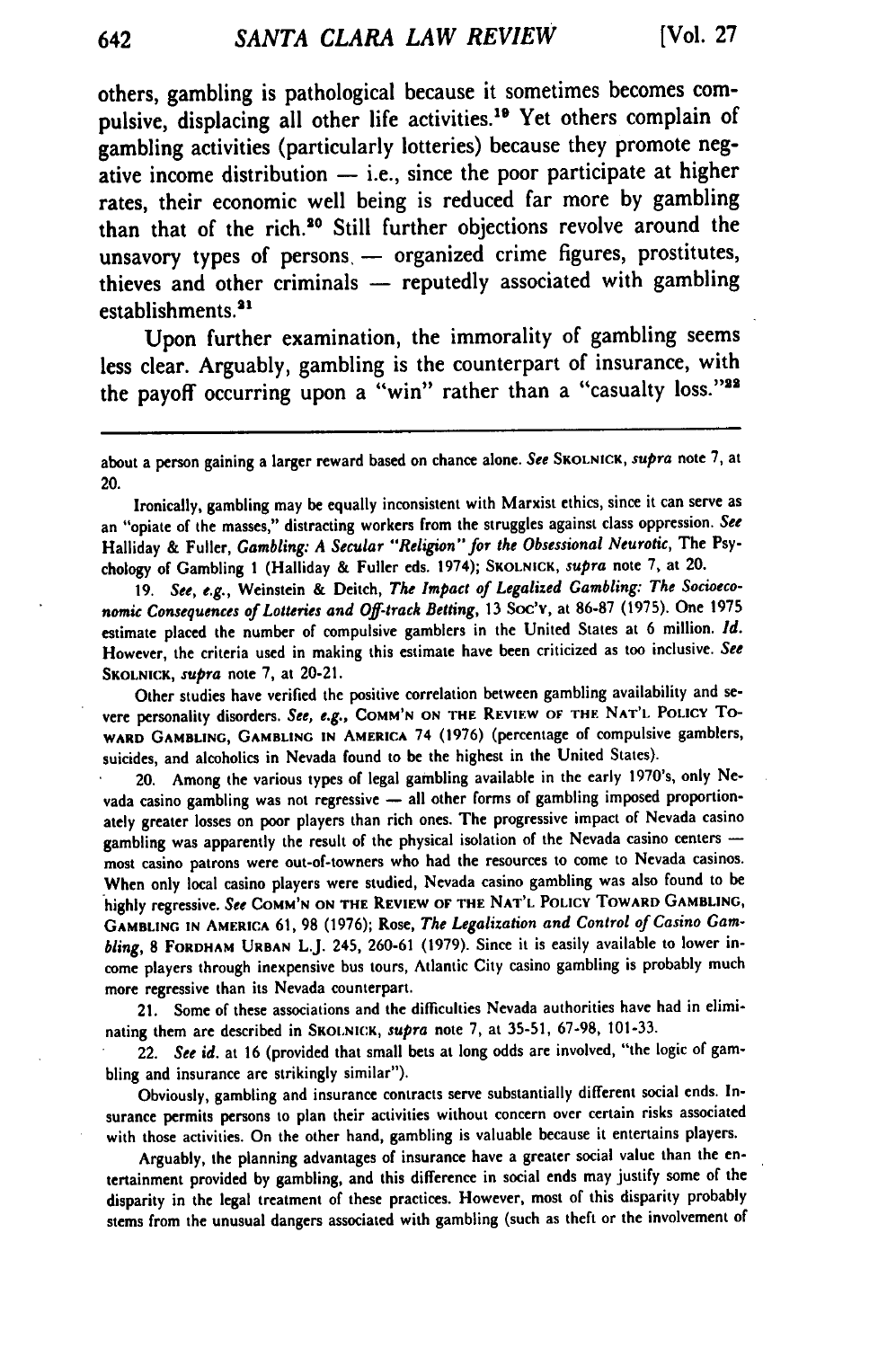#### *BOOK REVIEW*

To the extent that players in commercial establishments tend to lose some of their money, if they enjoy the gambling process and environment, their losses are merely a fee paid for entertainment, much like the admission price of a movie or a Broadway show. Even if viewed as an activity with a high risk of monetary loss, gambling exposes its participants to arguably less significant risks than other respectable forms of entertainment such as skiing, skydiving, or scuba diving.

In a legal context, gambling's questionable morality raises some fascinating problems. Sometimes, this moral character is reflected directly in legal rulings. Under conflicts law, for example, a foreign state's laws governing gambling need *not* be given full effect where to do so would violate the public policy of the state seeking enforcement.<sup>23</sup>

Other times, official views on the immorality of gambling are reflected in strained interpretations of legal standards which disfavor certain gambling activities. Examples of such strained interpretations include the California Attorney General's conclusion that a statutory restriction on a particular type of stud poker prohibits all forms of stud poker<sup>24</sup> and the Federal Communications Commission's view that statutory prohibitions on the broadcast advertising of lotteries bar all advertising of gambling activities.<sup>25</sup>

# III. **THE RANGE OF GAMBLING LAW**

Professor Rose's new work illustrates the remarkable range of legal issues stemming from legalized gambling. Just a few of the legal problems examined **by** Rose include statutory drafting ambiguities involved in defining gambling games and activities for purposes of selectively legalizing them,<sup>26</sup> constitutional free speech issues regarding the advertising of gambling activities, $27$  federalism issues associated with state control over commercial gambling on federal Indian reservations,<sup>38</sup> tax law questions regarding the tax treatment and reporting of gambling winnings,<sup>29</sup> and the effectiveness of con-

- **23.** *See infra* text accompanying notes 51-55.
- 24. *See* infra note **35** and accompanying text.
- **25.** *See infra* text accompanying notes 39-43.
- **26.** RosE, *supra* note **1,** at **33-42.**
- 27. *Id.* at 55-67.
- **28.** *Id.* at 210-12.
- 29. *Id.* at 109-41, 221-42.

organized crime), rather than the lesser merit of the ends of gambling. Cf. J. BENTHAM, THE **THEORY OF LE;IStATION** 102-06 (1876) (gambling warrants prohibition because of its tendency to reduce player happiness over time, while insurance deserves protection as a rational social invention).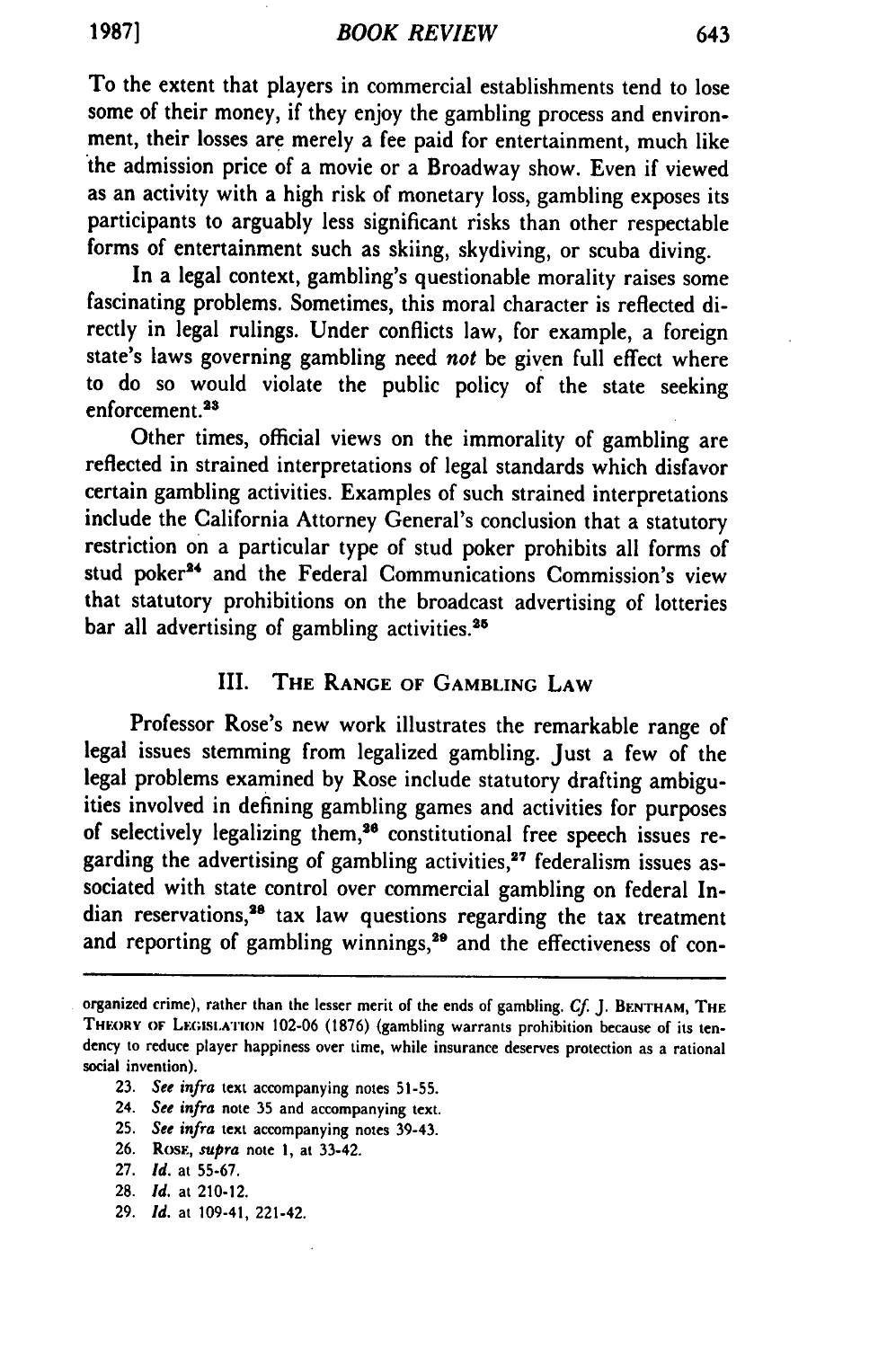trolling organized crime influence through elaborate licensing schemes for casino operators and their employees.<sup>30</sup> The growing importance of these issues was reflected in the Supreme Court's resolution of its first four gambling law cases during the past year.<sup>31</sup>

## A. *Statutory Poker In California*

Rose's discussion of a major ongoing dispute over the types of poker prohibited under California law illustrates both his emphasis on legal history and his ability to link gambling law discussions to broader legal principles. California statutes specifically prohibit the playing of "stud-horse poker," as well as several other enumerated card games.<sup>32</sup> Rose explains that this prohibition was imposed by the legislature to combat a stud-horse poker craze in San Francisco during the 1880's, in which poker rooms for playing the game flourished in that city.

Unfortunately, the legislature failed to define the characteristics of stud-horse poker, particularly the minimum features a card game must have to fall within this prohibition. Given that the game has not been played since the late 1800's (at least not under the name "stud-horse poker"), historical evidence regarding stud-horse poker is limited. However, the little evidence available suggests that studhorse poker was a particular variant of 5-card stud poker.

California card sharks, aware that forms of poker other than stud-horse poker were not prohibited, simply shifted to 4-card stud poker, also known as "hokey-pokey." 33 Consequently, in **1891,** Cali-

32. **CAL. PENAL CODE** § 330 (West Supp. 1986). The relevant provisions are as follows:

Every person who deals, plays or carries on . . **.** any game of faro, monte, roulette, lansquenet, rouge-et-noir, rondo, tan, fan-tan, stud-horse poker, sevenand-a-half, twenty-one, hokey-pokey, or any banking or percentage game played with cards, dice or any device, for money, checks, credit or other representative of value, and every person who plays or bets at or against any of said prohibited games is guilty of a misdemeanor. . **..**

*Id.* This is an exclusive list of prohibited gambling activities - i.e., the games listed are not \* merely examples of a broader group of prohibited gambling techniques. *See In re* Hubbard, 62 Cal. 2d 119, 126, 396 P.2d 809, 813, 41 Cal. Rptr. 393, 397 (1964).

33. RosE, *supra* note 1, at 36, 41. The minimal changes made by 19th century card players to avoid the specific prohibitions of California's gambling statute are akin to more

**<sup>30.</sup>** *Id.* at 178-93.

<sup>31.</sup> *See* California v. Cabazon Band of Mission Indians, 107 S. Ct. 1083 (1987) (state control over Indian-operated bingo); Commissioner of Internal Revenue v. Groetzinger, **107** S. Ct. 980 (1987) (tax treatment of individual gambling losses); Posadas de Puerto Rico Associates v. Tourism Co. of Puerto Rico, **106** S. Ct. 2968 (1986) (commercial speech protections for gambling advertising); United States v. Hughes Properties, Inc., 106 **S.** Ct. 2092 (1986) (tax treatment of casino slot machine income).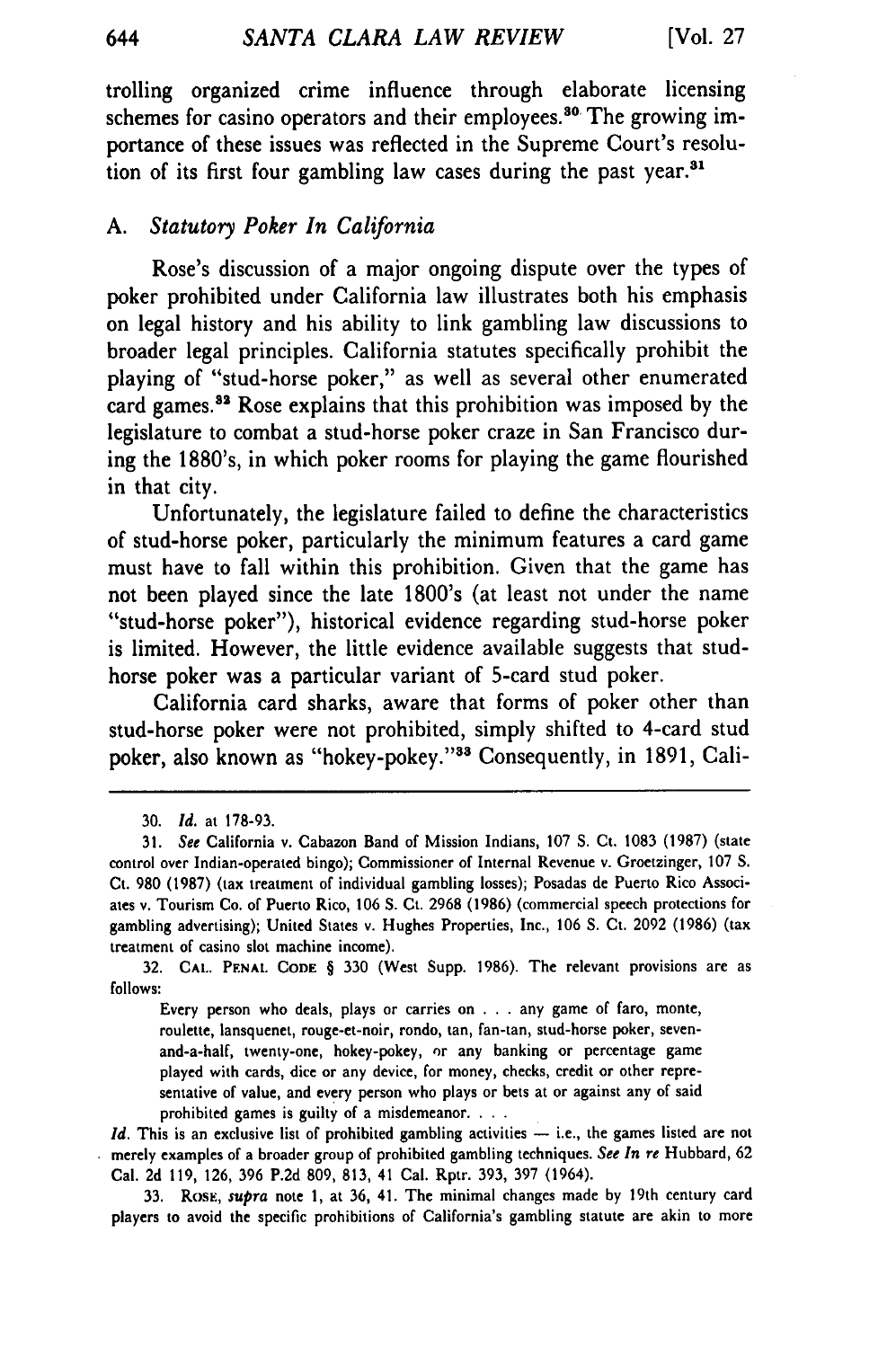fornia legislators (presumably with a collective chuckle) enacted statutory language which prohibited citizens from playing "hokeypokey."34

More recently, the California Attorney General has interpreted the statutory prohibition of stud-horse poker as barring stud poker generally.<sup>35</sup> Since draw poker is not prohibited, this interpretation leads to some peculiar legal distinctions. For example, California card players comply with the law so long as their poker games involve a draw from the deck and cards dealt face down, but players break the law when they eliminate the draw and deal stud poker e.g., 5-card stud with one card down, four cards up, and no draw.

Subtle distinctions concerning card games make little difference to the individual player because criminal penalties for stud poker playing are seldom enforced against private players. However, since California State law permits local governments to license commercial card clubs for the playing of any card game not specifically prohibited by state law,<sup>36</sup> California's statutory distinction between stud poker and draw poker is of vital importance to card club operators and local regulators.<sup>37</sup>

Rose also examines the bizarre legal battle currently underway

recent efforts by illicit drug manufacturers to create "designer" drugs falling narrowly outside statutory restrictions on the sale of dangerous drugs.

34. *See* **CAL.. PENAL CODE** § **330** (West Supp. 1986).

35. **9 Op.** Att'y. Gen. **108** (1947) (For the purposes **of CAL. PENAL CODE** § **330,** "it is our conclusion that 'stud-horse poker' is identical with 'stud-poker' **").** *But see* Huntington Park Club Corp. v. City of Huntington Park, No. **C550991,** May **1, 1987** (unreported opinion of Superior Court Judge Vernon **G.** Foster concluding that "stud-horse poker" is not the equivalent of "stud poker," meaning that the latter is not prohibited **by CAL. PENAL CODE** § 330).

36. The California Gaming Registration Act, effective July 1, 1984, gives every city and county in the state a local option to license commercial card clubs for the playing of games not prohibited by California Penal Code section 330. **CAL.** Bus. & PROF. **CODE.** §§ 19800-19826 (West 1987).

Several communities have embraced this option to permit large poker casinos. For exam ple, Bell Gardens, a small suburb of Los Angeles, has licensed the largest card casino in the world, The Bicycle Club. The Club has 80,000 square feet of floor space and 120 card tables. RosE, *supra* note **1,** at 3-4.

37. A California card casino can only provide games that are permitted by state law *and* within the scope of the local ordinance authorizing the casino. Consequently, a second set of questions arises concerning the scope of local licensing provisions.

For example, until this ordinance was changed, the city of Huntington Park permitted card clubs in which a short, enumerated list of card games could be played. This list included draw poker, but not hold'em poker. A casino operator seeking to provide facilities for the latter was forced to argue before a local trial court that hold'em poker is a form of draw poker. The court rejected this argument (presumably because hold'em involves no "draw" of cards from the deck) and barred the playing of hold'em poker in Huntington Park card casinos. *See* RosE, *supra* note **1,** at 38-39.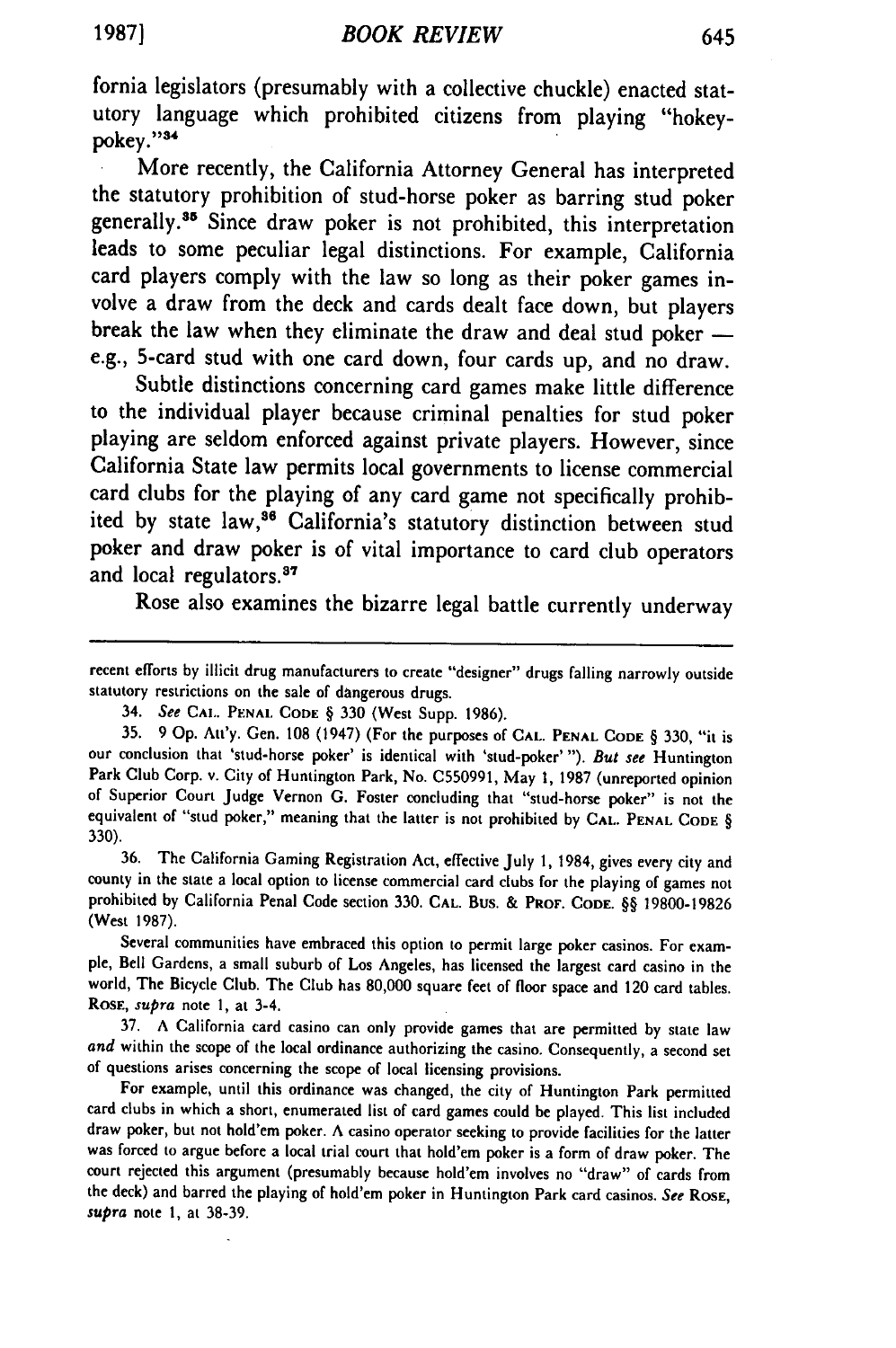over the status of "Texas hold'em poker" in California. Hold'em poker is similar to stud poker in the sense that both have no draw and some cards are dealt face up. However, unlike stud poker, each player in hold'em is dealt two cards face down and must make up the remainder of his hand from five community cards dealt face up at the center of the table. In addition, the rules for betting in the two games vary.

The legal issue raised by hold'em poker in California is whether it is a type of stud poker prohibited under the standards discussed above, or another type of card game falling outside California's specific prohibitions. Surprisingly, in light of their dissimilarity of play, the California Attorney General's office has issued a memorandum concluding that hold'em is a form of stud poker.<sup>38</sup> Apparently, the Attorney General considers any version of poker lacking a draw to be a variety of stud poker and, hence, prohibited. This characterization illustrates the difficulties involved in giving legal meaning to even a commonly used gambling term such as "stud poker."

# **B.** Constitutional Gambling Law - The Limits Of Commercial *Speech*

If most gambling law issues were like the California poker controversy, this field would be a colorful but narrow, domain of interest to only a specialized group of lawyers and legal scholars. However, many gambling law controversies have broader importance, touching on some of our most important constitutional values.<sup>39</sup>

At least one federal court has expressly rejected the conclusion of the *Rosenthal* court that gambling regulation operates outside of federal constitutional constraints. *See* United States v. Goldfarb, 464 F. Supp. **565 (E.D.** Mich. 1979). In addition, the New Jersey Supreme Court has implicitly rejected this notion **by** testing the validity of various aspects of New Jersey casino regulation under traditional constitutional standards. *See, e.g., In* re Martin, 90 N.J. **295,** 447 A.2d 1290 (1982); Bally **Mfg.** Corp. v. N.J. Casino Control Comm'n., 85 N.J. **325,**

**<sup>38.</sup>** Memorandum from Nancy Sweet, Office of the Attorney General, to Allen Sumner (Aug. **5, 1983)** (analyzing the status of "Five-Card Hold'em" under California law).

**<sup>39.</sup>** As an extreme example of the disfavored treatment of gambling under the law, some courts have questioned whether the rights of gambling concerns and of individuals seeking to be associated with them are afforded any protection under the federal Constitution. In State v. Rosenthal, **93** Nev. **36, 559 P.2d 830** (1977), the Nevada Supreme Court concluded that the regulation of gambling is one of the powers reserved to the states under the tenth amendment to the U.S. Constitution and, hence, is not subject to federal constitutional restrictions. The court applied this notion solely to deny constitutional limitations on initial applications for a gambling license; once a license has been obtained the court felt that a property right was created that could only be extinguished through procedures that met constitutional requirements. *See id.* The Federal Court of Appeals for the First Circuit reached a similar conclusion regarding the constitutional rights of persons seeking greyhound racing licenses under New Hampshire law. *See* Medina v. Rudman, 545 **F.2d** 244 (1st. Cir. 1976).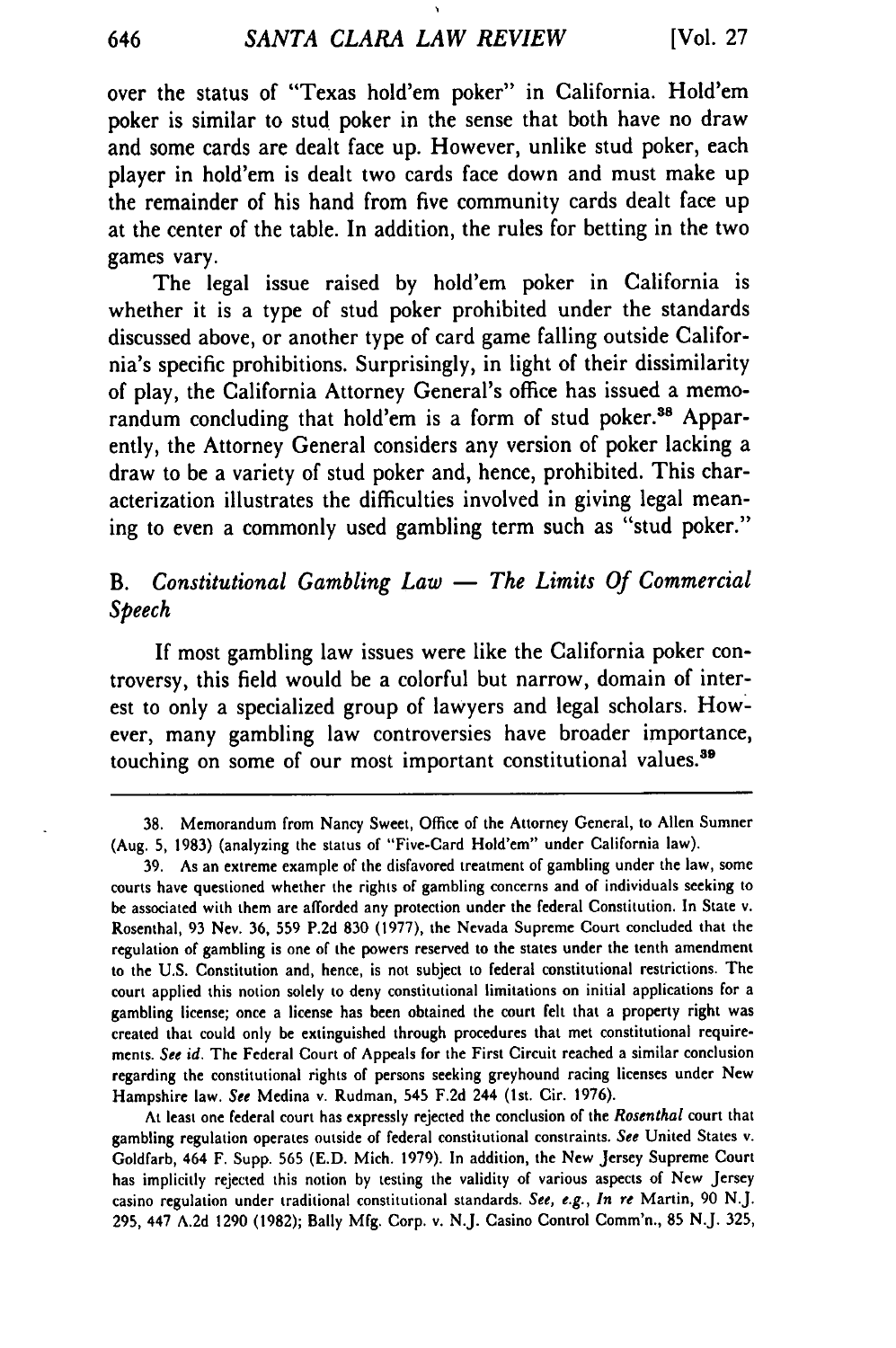Rose has identified one such problem in the controversy surrounding first amendment protections of gambling advertising. Citing federal laws that expressly prohibit broadcast advertising of privately operated lotteries, the Federal Communications Commission (FCC) has informally told local stations that it views all forms of gambling as equivalent to lotteries and thus not a proper subject of broadcast advertising. Therefore, radio and television stations run advertisements of legal gambling activities (other than state lotteries) at the risk of losing their broadcasting licenses.

The ability of the **FCC** or the U.S. Congress to impose this advertising limitation without running afoul of first amendment constraints is unclear. The Supreme Court recently upheld a similar prohibition on gambling advertising enacted by the Puerto Rico Legislature.<sup>40</sup> The Court reasoned that since the legislature could have prohibited gambling altogether, it could also take less drastic steps like prohibiting advertising to restrict the prevalence of gambling.<sup>41</sup> However, where the body prohibiting advertising is not a state or territorial government with direct police power over gambling, but is rather a federal agency like the FCC, it remains unclear how this rationale will apply.

Earlier Supreme Court opinions dealing with commercial speech suggest that actions like the FCC's, aimed at the paternalistic protection of listeners through advertising bans, will not be upheld since governments may not "completely suppress the dissemination of admittedly truthful information about entirely lawful activity [out of fear concerning] that information's effect upon its disseminators and its recipients."<sup>42</sup> Under this broader notion of protected commercial speech, legally operated gambling establishments (e.g., licensed casinos, card clubs, or Indian bingo parlors) would appear to have a constitutional right to advertise on American airwaves. The success of gambling concerns in gaining recognition of this right will help determine the breadth of commercial speech protections applicable to other similarly regulated or specially disfavored industries.<sup>43</sup>

43. Cigarette manufacturers and retailers form another disfavored industry subject to a total broadcast advertising ban. The constitutionality of this total ban, like that on the advertising of legal gambling enterprises, is unclear. For an analysis of the commercial speech protections afforded cigarette advertising, see Welkowitz, Smoke *in the Air: Commercial Speech and*

<sup>426</sup> **A.2d** 1000 (1981).

<sup>40.</sup> *See Posadas,* 106 S. Ct. 296.

<sup>41.</sup> *Id.*

<sup>42.</sup> Virginia State **Bd.** of Pharmacy v. Virginia Citizens Consumer Council, Inc., 425 U.S. 748, **773** (1976); *see also* Central Hudson Gas & Electric Corp. v. Public Service Comm'n., 447 U.S. **557** (1980); Bates v. State Bar, 433 U.S. **350** (1977).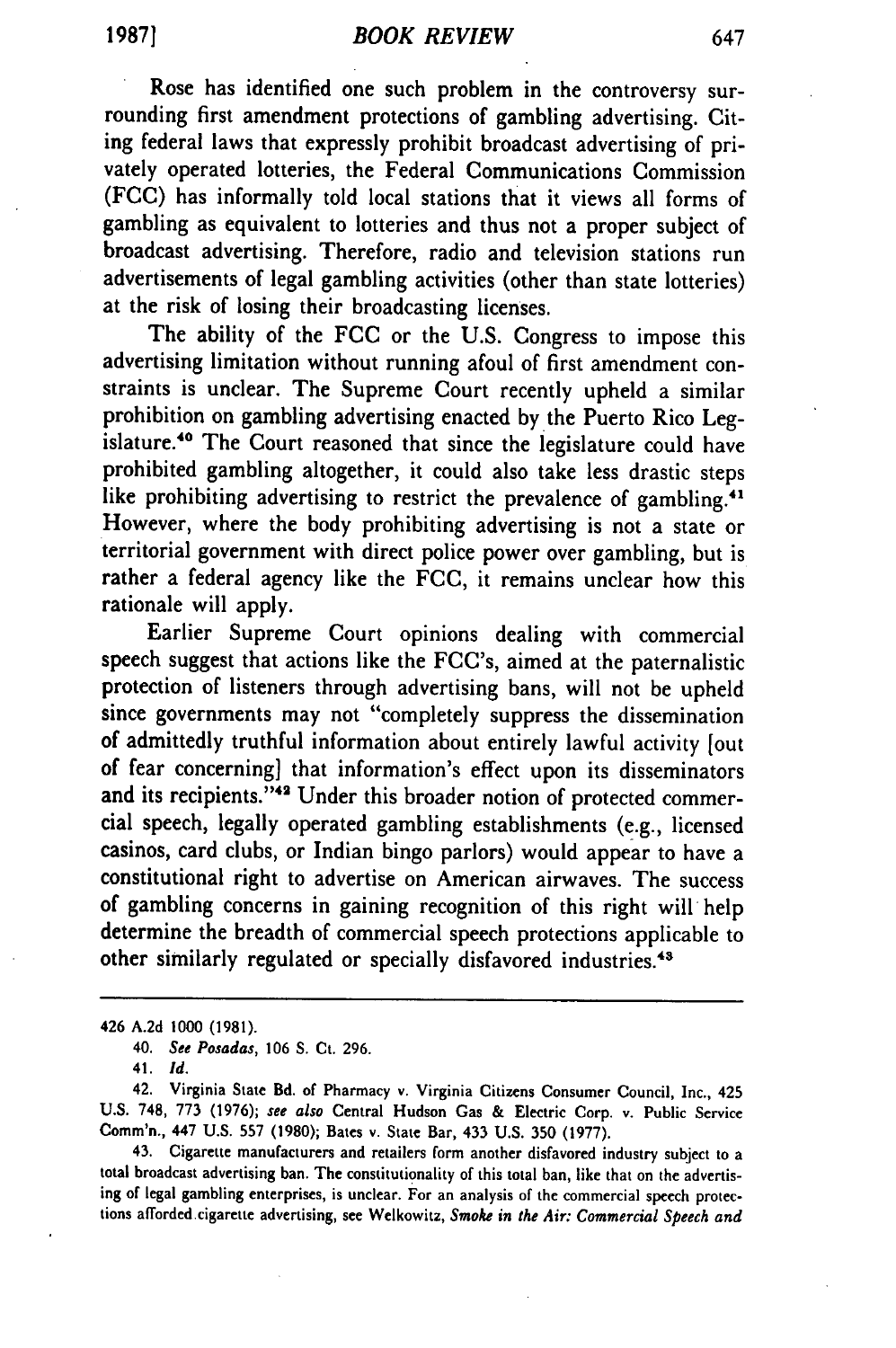## *C. Federalism Issues In The Control Of Gambling*

Federalism limitations on state control of Indian bingo parlors illustrate yet another unusual legal problem raised by gambling. An odd combination of state and federal restrictions currently govern these parlors. To promote uniform application of criminal standards, Congress has granted a number of states criminal jurisdiction over federal Indian reservations.<sup>44</sup> Thus, California, one of the affected states, can totally prohibit particular forms of gambling on Indian reservations in that state.<sup>45</sup>

However, the Supreme Court has ruled that once a state legalizes a type of gambling, further state law limitations on how the game can be played or on how large the game stakes can be are components of civil law and therefore not controlling on federal lands.<sup>46</sup> Consequently, in states such as California that have legalized bingo for charitable organizations,<sup>47</sup> commercial bingo parlors opened on Indian reservations are subject to no state restriction.<sup>48</sup>

Largely as a result of this gap in state regulation, commercial bingo parlors are now operated on Indian reservations in California, Maine, Minnesota, North Carolina, Florida, and Washington.<sup>49</sup> Many of these parlors are enormous. In one North Carolina bingo parlor, for example, prizes include a \$50,000 jackpot and an \$18,000 Cadillac. The Seminole Tribe in Florida grossed \$20 million in 1982 from their bingo parlor, producing a \$2.7 million profit.<sup>50</sup>

### *D. The Conflicts Law of Gambling*

Other gambling law controversies hinge on interstate disparities in the treatment of gambling. One such controversy concerns the conflict of law rules applicable to gambling debts. This issue arises where legally incurred gambling debts are sought to be enforced in

46. *Cabazon,* 107 S. Ct. **1083** (1987).

*Broadcasting,* 7 **CARDOzo** L. REv. 47 (1985).

<sup>44.</sup> Extension of state criminal jurisdiction to Indian reservations was granted by Congress in 1953 for the six states with the largest Indian populations. *See* **18** U.S.C. § 1162 (1984 & Supp. **1** 1987).

<sup>45.</sup> *See, e.g.,* **CAl,. PENAL** CODE § **330 (West** 1985) (prohibiting the playing of an enumerated list of games).

<sup>47.</sup> Bingo games operated by charitable organizations are authorized by California's constitution, **CA..** CONS'r. art. IV, § 19(c); however, the amounts that charities can offer as bingo prizes are limited **by** statute, CA.. **PENAL CODE** § 326.5 (West Supp. 1986).

<sup>48.</sup> The freedom of Indian bingo parlors from California state law restrictions was recognized in *Cabazon,* 107 **S.** Ct. **1083** (1987).

<sup>49.</sup> See RosE, *supra* note 1, at 210.

**<sup>50.</sup>** *Id.*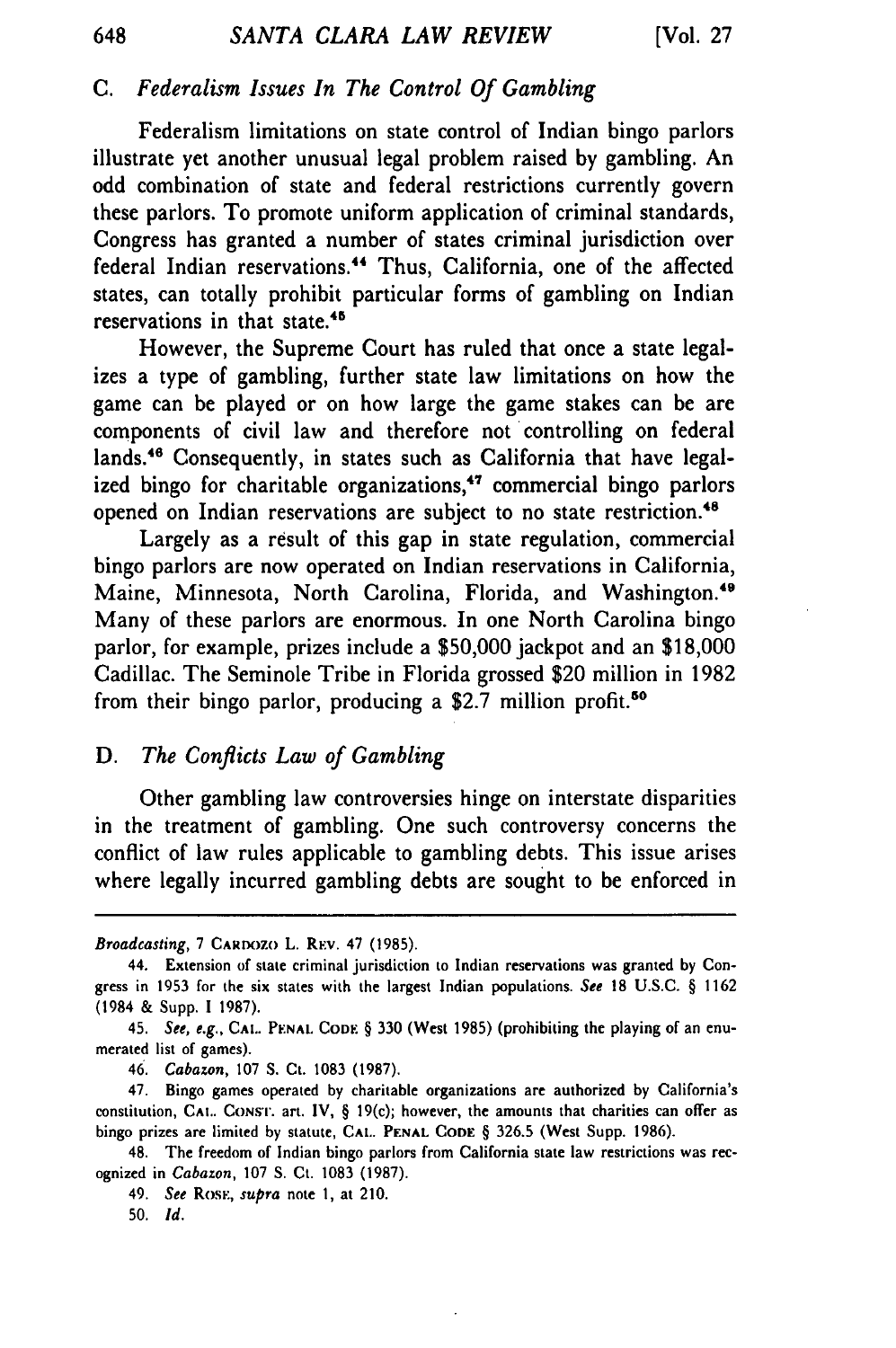states where gambling is illegal.

Under normal conflicts principles, the laws of a state in which a valid debt is incurred and is to be repaid will generally be applied to determine the enforceability of the debt in a court of a remote state.<sup>5</sup> Yet, many state courts refuse to enforce obligations to pay gambling debts legally incurred out of state.<sup>52</sup> They reach this result by applying a public policy exception to the normal conflicts rules regarding  $contrast - i.e.$  the rarely applied notion that a state need not apply the contract laws of a remote state where to do so would offend the public policy of the state where enforcement is sought.<sup>53</sup>

In recent years, however, as limited forms of gambling have been legalized in many states, the scope of state public policies against gambling have come into question. Does the adoption of a state lottery imply that gambling is no longer against public policy, making out of state casino debts enforceable? Some courts have answered affirmatively;<sup>54</sup> others have concluded that non-authorized forms of gambling are still against public policy and that related gambling debts should remain unenforceable.<sup>55</sup> The difficulty and

**52.** *See, e.g.,* Dorado Beach Hotel Corp. v. Jernigan, 202 So. **2d 830** (Fla. Dist. Ct. App. 1968); Resorts Int'l. Hotel, Inc. v. Agresta, **569** F. Supp. 24 (E.D. Va. 1983), *aff'd,* **<sup>725</sup> F.2d** 676 (4th Cir. 1984). *See generally* 71 A.L.R. **3d 171** (1973).

**53.** *See* H. GOODRICH & **E. SCOLES, CONFLICT OF LAWS** 198-202 (1969); R. **WEIN-TRAUB, COMMENTARY ON THE CONFLICT OF LAWS 82-86** (1980).

649

<sup>51.</sup> Under the conflicts rules of most states, the law applied to a contract issue (in the absence of an effective choice of law by the parties) is that of the state having the most significant contacts with the issue. *See* **RESTATEMENT (SECOND) CONFLICT OF** LAWS § **188 (1980** & Supp. 1986). Assuming that a player receives an extension of credit to facilitate gambling in a state where gambling is legal and agrees to pay back the debt there as well, that state would have the greatest contacts with the resulting debt contract. *See id.* at § 195. Thus, under normal conflicts principles, the law of the state where the gambling occurs would be applied when enforcement of gambling-related debts is sought in the courts of a remote state.

<sup>54.</sup> For example, such a change in public policy toward gambling was recognized **by** the New Jersey Supreme Court in Caribe Hilton Hotel v. Toland, **63** N.J. **301, 307 A.2d 85** (1973). There, the court was asked to enforce gambling debts incurred **by** the defendant in a Puerto Rico casino, despite the fact that casino gambling was not then legal in New Jersey. It viewed the essential question in the case as being, "[s]hould New Jersey any longer remain a privileged sanctuary for those who would play but not pay?" *Id.* The court considered the changing gambling laws of the state and concluded that "'[the fact that wagering in various different ways is now authorized demonstrate[s] that our public policy no longer can be said to condemn gambling per se." *Id.* Since it felt that there was no longer any public policy against gambling, the court applied normal conflicts principles and recognized the enforceability of the defendant's gambling debts. *Id.*

**<sup>55.</sup>** *See, e.g., Dorado* Beach Hotel Corp., 202 So. **2d** at **831** ("[Tlhe public policy of the State of Florida is well established that the State will condone certain selected forms of gambling, but it has likewise been established that the state will not lend its judicial arm to the collection of monies wagered in such enterprises not authorized **by** the law of the State of Florida.").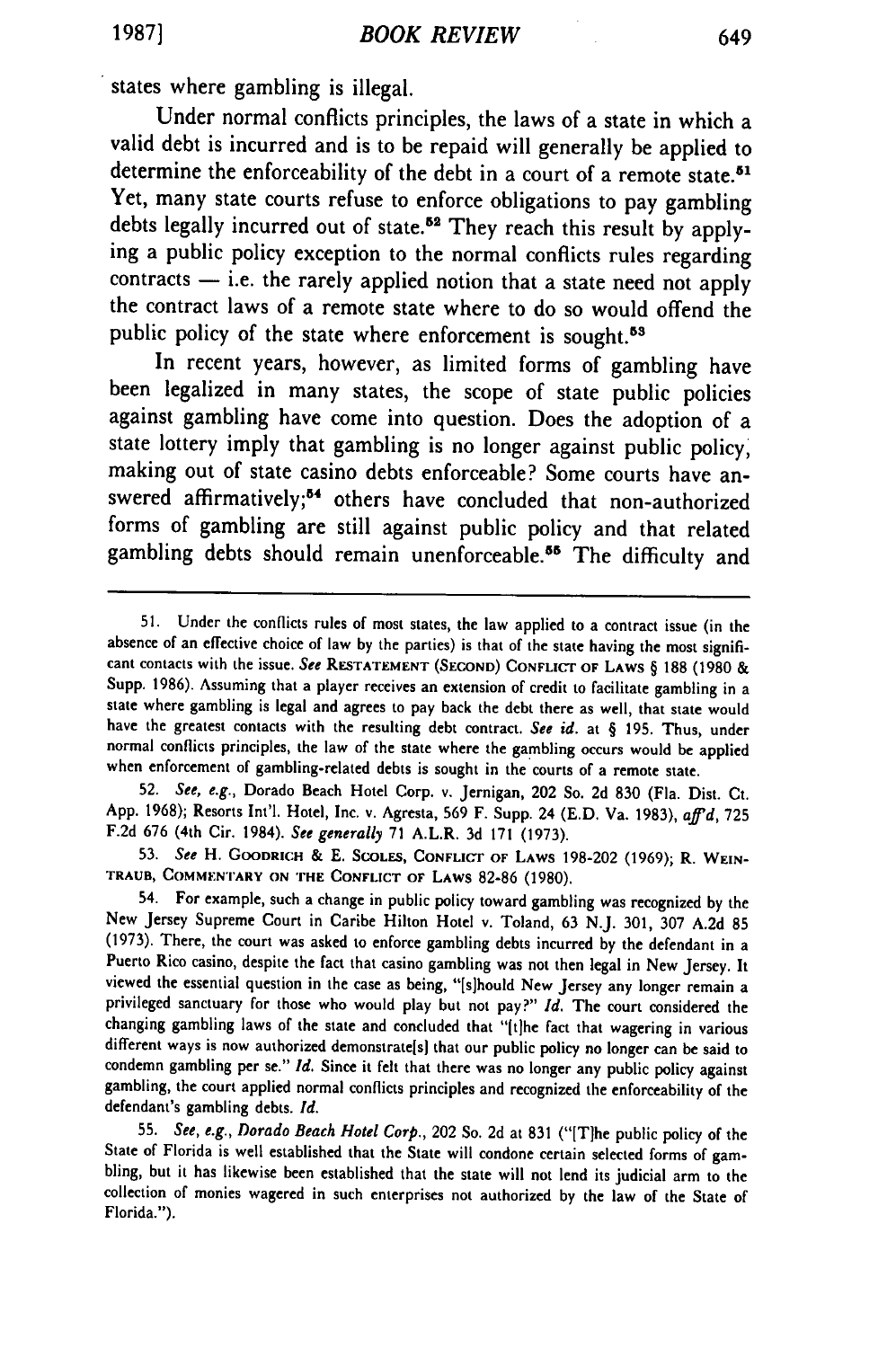unpredictability of the answers to such questions demonstrates the confusion that can stem from constantly changing public policy limitations on conflict rules.

## **E.** *Gambling Law As A Regulatory Laboratory*

Gambling law is a worthwhile subject for general study because it serves as a testing ground for new regulatory techniques. Because gambling industry regulation typically involves broad powers to set qualifications for entry into the industry and to limit the activities of persons admitted, gambling regulations involve unusually extensive restrictions on the activities of corporations and individuals in the gambling field. The effectiveness of these restrictions in preventing improper casino activities provide a basis for estimating their usefulness in other regulatory applications.<sup>56</sup>

As an example of an experimental regulatory measure applied to gambling activities, the New Jersey Casino Control Commission currently uses a novel executive disqualification technique to screen corporations for casino operating licenses. Under New Jersey statutory standards, a corporate applicant is only qualified for a casino license if it can demonstrate its good character.<sup>57</sup> A corporation's character is defined as depending, at least in part, on the background of the firm's top executives.<sup>88</sup> However, where a firm has employed an unacceptable executive, it is not necessarily disqualified from licensure. It is given a second chance if it will disassociate itself from the objectionable executives. Most of the firms given this option have taken it, leading to an interesting new form of professional banishment.<sup>59</sup>

The Commission's notion that the mere removal of certain key executives can immediately transform the values observed in a large

<sup>56.</sup> New Jersey legislators and regulators have created far more elaborate systems for licensing and monitoring casino operators than their Nevada counterparts. This is due in part to New Jersey's more restrictive regulatory goals and in part to its much larger budget for casino regulation. For a comparison of casino regulation in Nevada and New Jersey, see RosE, supra note **1,** at 178-89.

The greater activity of New Jersey casino regulators means that their efforts constitute a much more important testing ground for new regulatory techniques than the relatively limited endeavors of Nevada gaming authorities.

<sup>57.</sup> See N.J. SrAT. **ANN.** §§ 5:12-84 (West Supp. 1984).

<sup>58.</sup> See id. at §§ 5:12-85(c). See generally Michael, Whose License is It Anyway? **-** The Evaluation of the Suitability of a Corporation for a Casino License, <sup>6</sup>**SETON HALL** L.J. 41 (1982).

<sup>59.</sup> The author has examined this practice and its regulatory implications elsewhere. See Gruner, Banished from the Boardwalk: The Control of Corporate Casino Operators Through *Executive* Disqualification, 16 **RUTGERS** L.J. 759 (1985).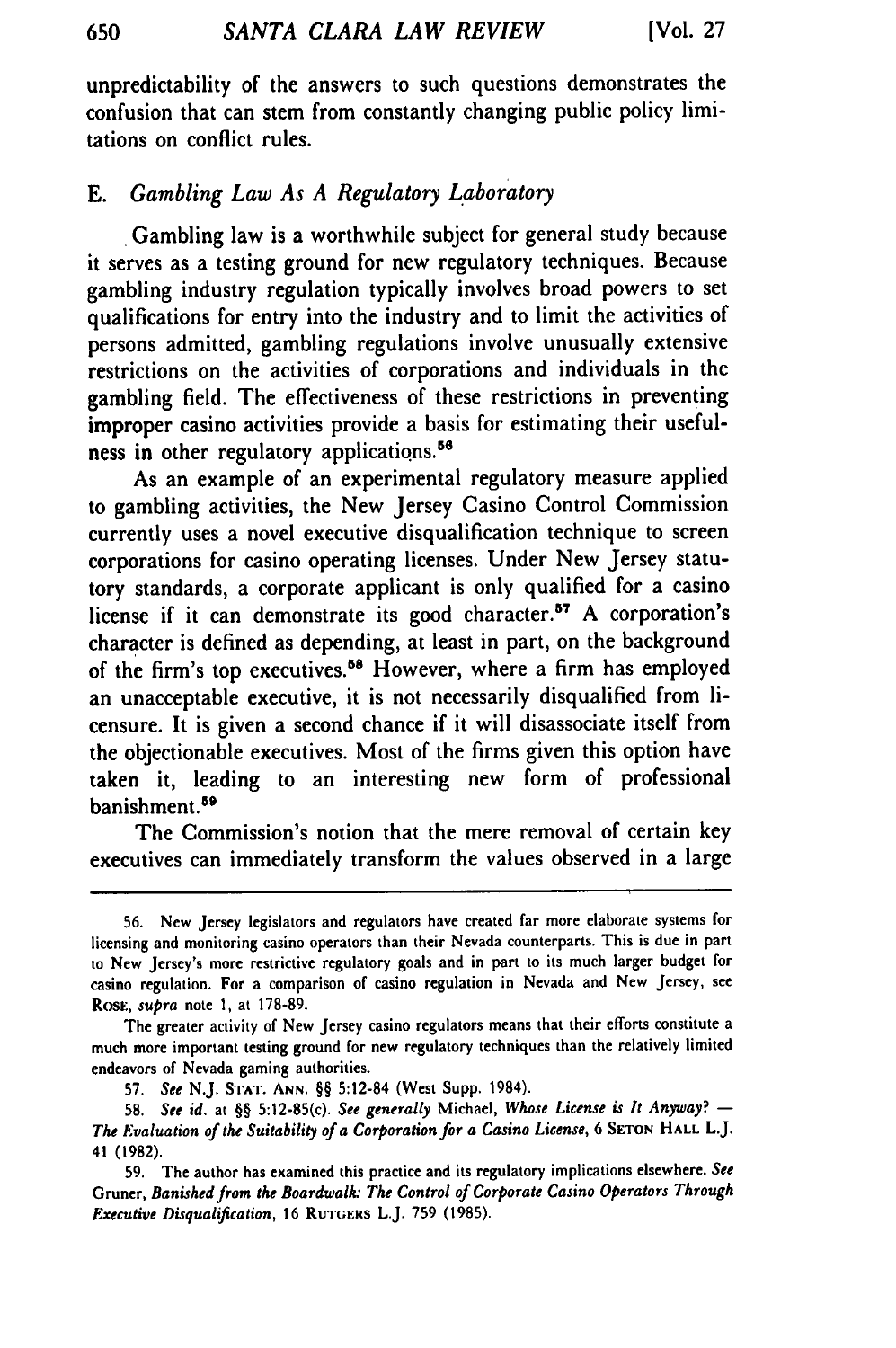*BOOK REVIEW*

firm is consistent with decisions in other legal fields treating the responsibility of a corporation as identical with the responsibility of its current management.<sup>60</sup> Under this view, a change in executives works a corresponding change in corporate values and, hence, corporate character. However, more sophisticated studies of corporate cultures have suggested that firm values and standards become ingrained and are not necessarily altered by a simple change in a few executives.<sup>61</sup> The success or failure of the Commission's executive disqualification practices may not only help resolve this philosophical controversy, but should also indicate whether executive disqualification would be a useful corporate control measure in other settings.

#### IV. **SOME** CRITICISMS

Rose's work is not without faults. One of the more serious problems stems from his attempt to cater to a broad range of readers. In order to make his work accessible to lay readers, Rose has included descriptions of very basic legal subjects such as where case opinions can be found. Legal specialists will hardly find these passages revealing.

Fortunately, such rudimentary discussions form only a small portion of the book. Rose quickly relates these basic passages to more sophisticated gambling law analyses. These analyses will hold the attention of lawyers and legal academics alike. They not only serve as a valuable introduction to the gambling law field, but also offer many entertaining reinterpretations of familiar legal issues in colorful gambling contexts.

Rose's analyses are well researched, conceptually sophisticated, and described in **highly** understandable prose. Furthermore, he brings alive what might have been a very dry subject **by** keeping in constant touch with the human element underlying gambling law. He accomplishes this primarily by recounting the unusual history of many gambling law controversies.

One wishes that Rose's obviously considerable research was more easily accessible to the reader. Although supplemented **by** a substantial bibliography and descriptions of sources supporting particular portions of the text, Rose's work has neither an index nor

<sup>60.</sup> *See, e.g.,* Trap Rock Indus., Inc. v. **Kohl, 59** N.J. 471, 482, 284 A.2d 161 (1971), *cert. denied,* 405 U.S. **1065** (1972). For a discussion of the philosophical link between *Trap Rock* and New Jersey's corporate casino licensing and executive disqualification practices, see Michael, *supra* note **58.**

<sup>61.</sup> See, e.g., **C. STONE, WHERE THE LAW ENDS 228-48** (1975).